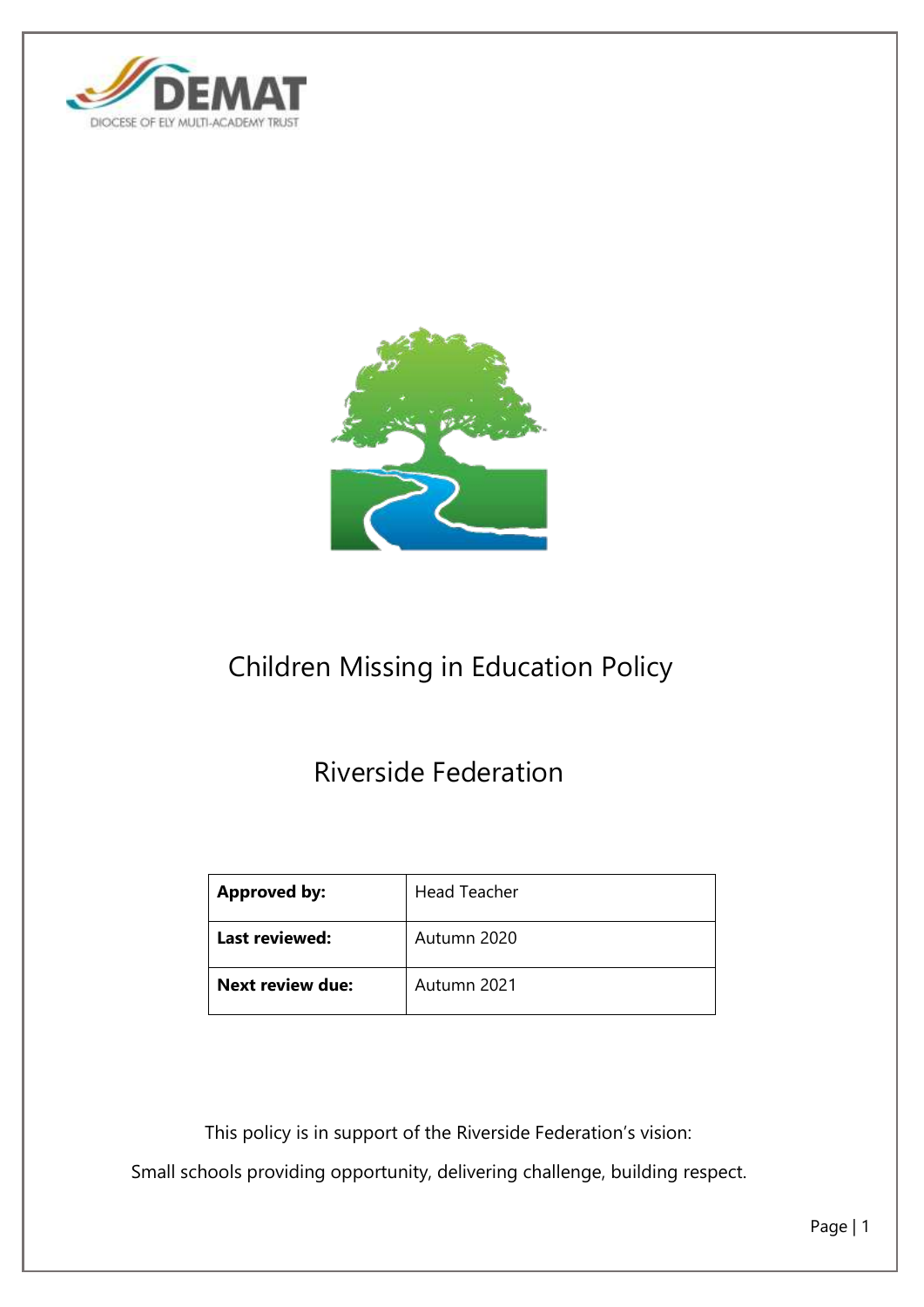# **Table of Contents**

| 1.  |  |
|-----|--|
| 2.  |  |
| 3.  |  |
| 4.  |  |
| 5.  |  |
| 6.  |  |
| 7.  |  |
| 8.  |  |
| 9.  |  |
| 10. |  |
| 11. |  |
| 12. |  |
| 13. |  |
| 14. |  |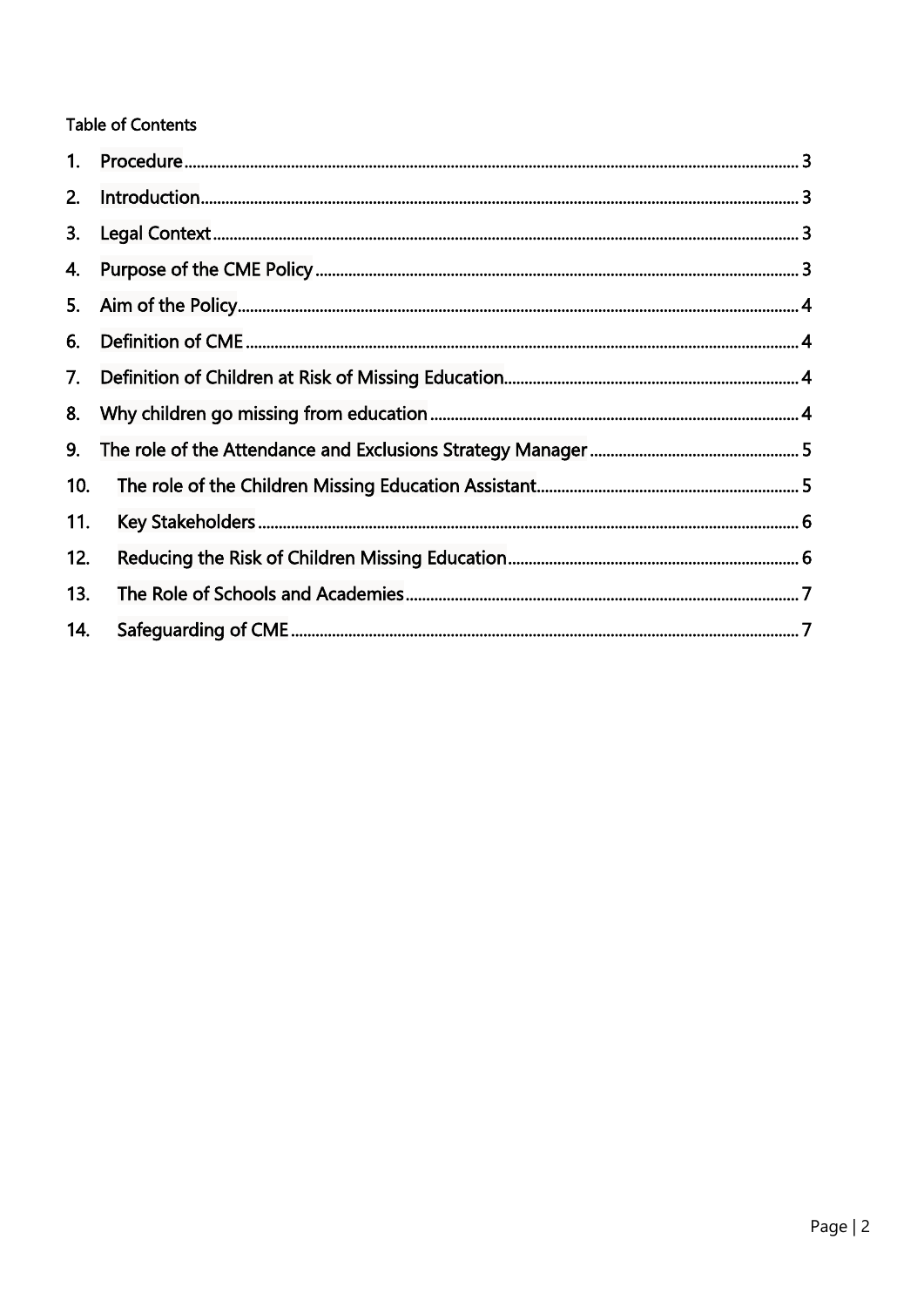### <span id="page-2-0"></span>**1.** Procedure

Attendance is monitored weekly to identify any pupils not in school. On a daily basis the parents of any absent pupils are contacted to find out the reason why.

After every holiday, including half term, the parents of any absent children are immediately contacted to ensure the children have not gone on unauthorised extended leave. Any requests for extended leave in school time are refused unless parents can provide evidence of an emergency, e.g. sickness, bereavement etc. In all cases parents are asked to provide a return date and if possible copies of flight details etc.

Any parents/carers requesting special leave are interviewed by a member of the SLT. The school will be mindful of risks to children including FGM (See CP Policy).

If a parent informs the school after taking leave, the EWO will be informed. The Pastoral Support team and the EWO will work in partnership to track down the pupils. If any pupil does not return after 20 days, they will be reported as missing education and taken off roll. Any pupil leaving the school without a named school being identified will also be reported to the EWO. If after 20 days there is still no named school, the children will be reported to the LA as missing education.

Fortnightly Inclusion Meetings will be held to ensure all pupils at risk are identified and prompt action taken.

#### <span id="page-2-1"></span>**2.** Introduction

The Riverside Federation is concerned about any child missing education, not only in the way that it impacts on the individual's potential achievement but also in relation to their safety and welfare.

The purpose of the CME Policy is to ensure that children and young people missing education are re-engaged in appropriate education provision in the shortest possible time, with lasting success and that 'no child slips through the net'.

#### <span id="page-2-2"></span>**3.** Legal Context

The Children Act 2004 places a duty on all agencies to work together to promote the welfare of children and share information.

The Education and Inspections Act 2006 placed a new duty on all local authorities in England and Wales for them to make arrangements to identify CME in their area. The duty applies to all children of compulsory school age who are not on a school roll and are not receiving a suitable education.

## <span id="page-2-3"></span>**4.** Purpose of the CME Policy

The purpose of the CME Policy is to establish a set of principles which all schools, services and partner organisations can sign up to in order to ensure children and young people living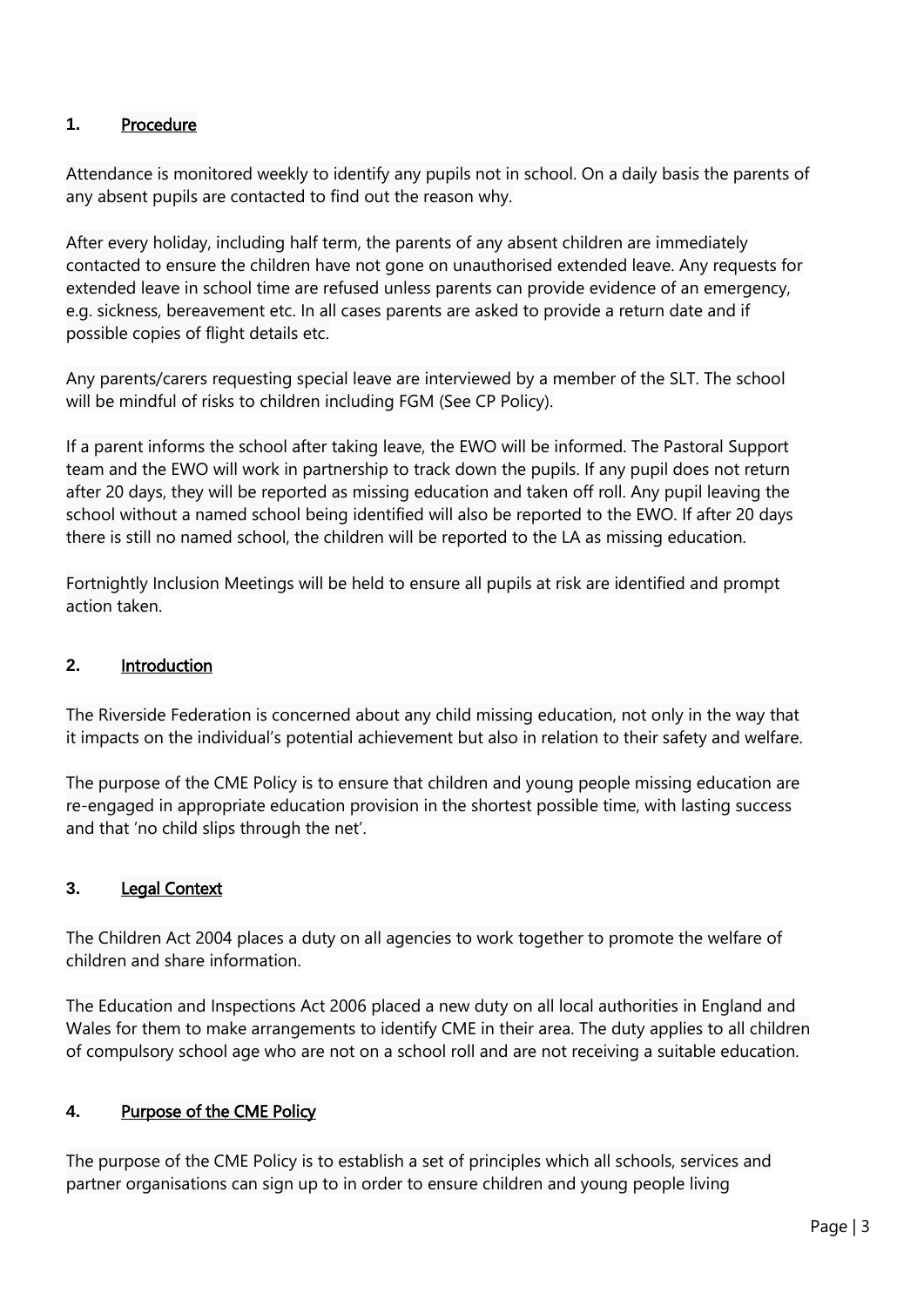in Norfolk are safely on roll at a school, placed on alternative educational programmes or electively home educated at the request of parents. This policy should be read in conjunction with existing safeguarding and child protection policies and procedures.

#### <span id="page-3-0"></span>**5. Aim of the Policy**

- To assist the local authority and partner agencies in identifying CME.
- Raise awareness of the notification process;
- Explain how children will be tracked and monitored until they are reengaged in education; Explain the mechanism available to access appropriate education provision;
- Provide clarity to stakeholders on how children can be tracked across boundaries when a child moves to another local authority area.

#### <span id="page-3-1"></span>**6.** Definition of CME

For the purpose of this document a child missing education is defined as: Any child of compulsory school age (5-16) who is not on a school roll being educated otherwise (e.g.at home, privately, or in alternative provision) and who had been out of any education provision for a substantial period of time (practice nationally is four weeks or more). Department for Education.

#### <span id="page-3-2"></span>**7.** Definition of Children at Risk of Missing Education

Children and young people with poor school attendance are often the most vulnerable and are more likely to become children missing from education.

The authority recognises that the duty to identify children not receiving education does not apply in relation to children who are registered at school who are not attending regularly. The authority's CME strategy does however, include the reinforcement of duties that already exist for schools and therefore supports the monitoring of children at risk of missing education in the future.

The monitoring of children at risk of missing education is carried out in partnership with schools where attendance of individual pupils gives cause for concern with the aim of reducing the risk in the future.

## <span id="page-3-3"></span>**8.** Why children go missing from education

Children and young people can go missing from school or agreed education provision, for a wide variety of reasons. Their personal circumstances or those of their families may contribute to the withdrawal process. Children can go missing when there is no systematic process in place to identify them and ensure they reengage with appropriate provision.

The most common reasons why children miss education include:

- Failing to register at school at age 5;
- Failing to make successful transition from infant to junior and primary to secondary;
- Ease to attend due to exclusion (formal/illegal withdrawal);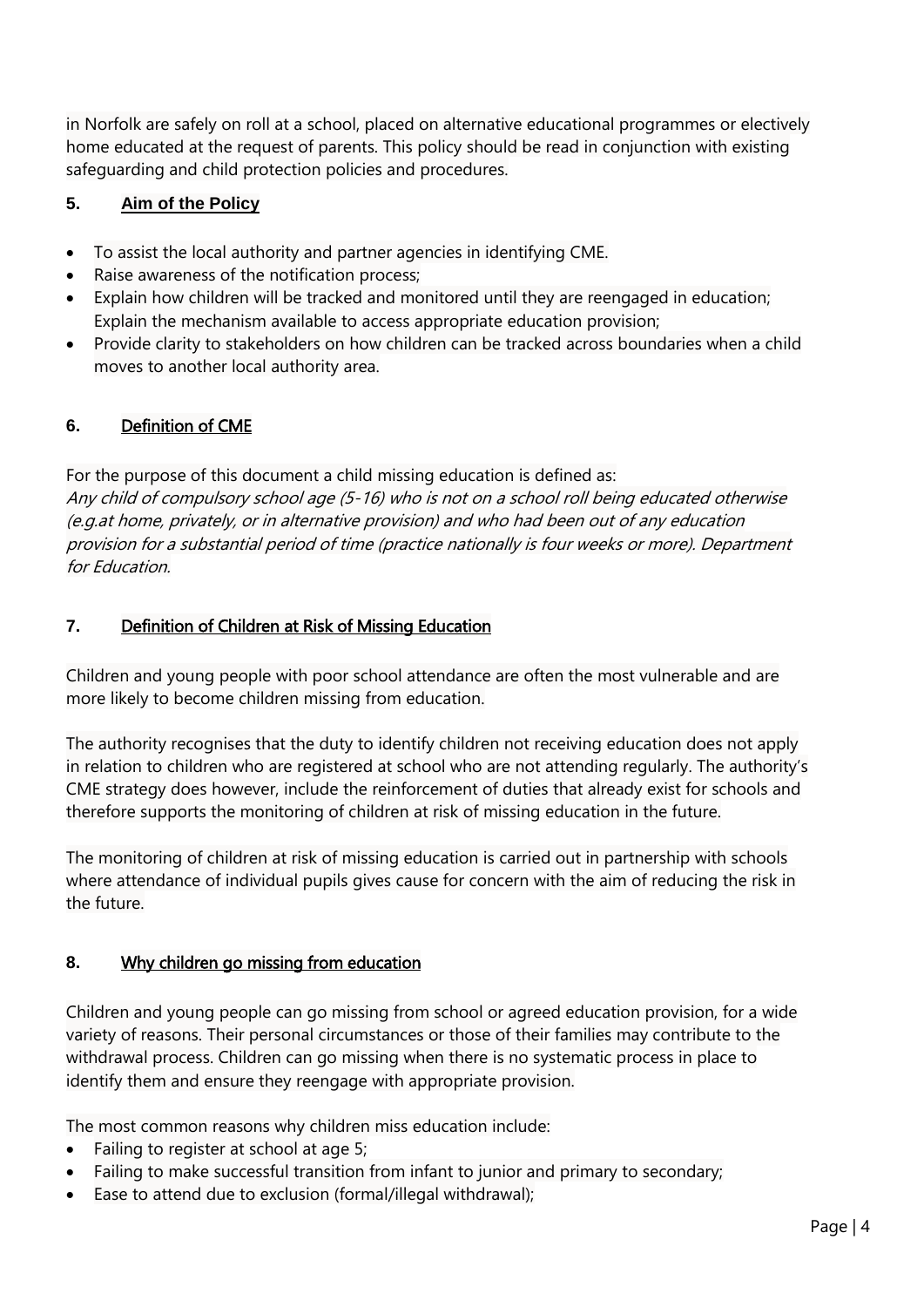- Mid-year transfer of school;
- Unable to find a school place after moving into local authority;
- Victims of bullying;
- Frequent moves of house including periods of homelessness or periods in a refuge; Transience/family mobility;
- Family breakdown;
- Frequent absence leading to low attendance
- Disaffection resulting in parents withdrawing the pupil or 'being asked to leave';
- Involvement in youth offending.

Certain vulnerable groups are more likely to be affected by the factors; these are; Young people who have committed offences;

- Children living in women's refuges;
- Children of troubled families i.e. suffering bereavement, trauma, domestic violence, homelessness etc;
- Young runaways;
- Children with special educational needs;
- Refugee and asylum seeking children;
- Travelling families:
- Looked after children;
- Teenage parenthood;
- Children with mental health issues:
- Young carers;
- Children who are permanently excluded from school;
- Young people being forced into marriage;
- Children involved in substance misuse.

## <span id="page-4-0"></span>**9.** The role of the Attendance and Exclusions Strategy Manager

The Attendance and Exclusions Strategy Manager is the LA designated officer for Children Missing Education in Norfolk and oversees the work undertaken to track and monitor this vulnerable group.

The Attendance & Exclusions Strategy Manager will report to Children's Services Leadership Team (CSLT) as required regarding Children Missing Education. The Attendance and Exclusions Strategy Manager is also responsible for ensuring the recording and reporting of all exclusions and therefore the Exclusions team must be informed of all exclusions from school (both permanent and fixed term). It is expected that all schools will follow the DfE statutory guidance. <https://www.gov.uk/government/publications/children-missing-education>

# <span id="page-4-1"></span>**10.** The role of the Children Missing Education Assistant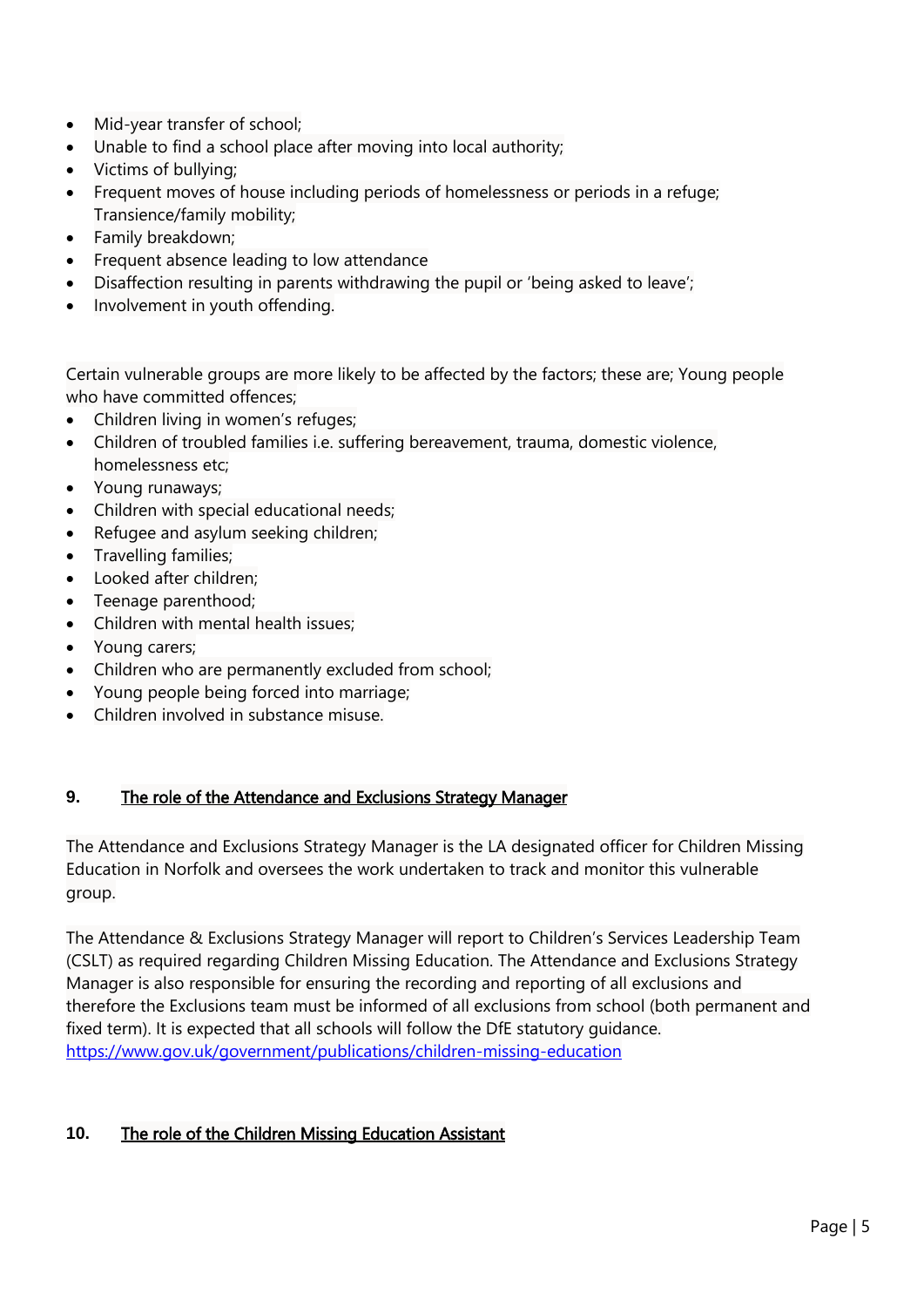The Children Missing Education Assistant will maintain a list of all children in the authority who are known to be not on a school roll or whose whereabouts cannot be established. When another LA or another agency contacts Norfolk regarding a child who is believed to have moved into the area the Children Missing Education Assistant will check the Tribal/CareFirst database to establish if the child is on roll at a Norfolk school. If they are, the CME Assistant will contact the school and confirm that the child is attending and will provide an appropriate update to the referrer. When information is received (on a CME 1) that a child who has a statement or Education Health Care Plan (EHCP) has been removed from roll the CME1 will be shared with SEN Centre of Excellence csehcp@norfolk.gov.uk so EHCP Co-ordinators can follow up the case. Information received from colleagues within Children's Services or other agencies will be checked and recorded by the Children Missing Education Assistant.

If a child cannot be identified as having registered at a school and an address in Norfolk is included in the enquiry paperwork, the CME Assistant will refer the details on a CME 3 form to the operational Attendance Team at csattendance@norfolk.gov.uk so that a visit can be made to that address. The progress will be monitored and logged (See flowchart Appendix 5) until the child is on a school roll, receiving a suitable full-time education, is registered as undertaking Elective Home Education or it has been established no longer resides in Norfolk. This information is recorded on Tribal database within Children's Services.

## <span id="page-5-0"></span>**11.** Key Stakeholders

The Children Act 2004 places a duty on all agencies to work together to promote the welfare of children and share information. In order to fulfil the requirements of the CME policy the authority works in collaboration to ensure the early identification and intervention of children who are not receiving a suitable education. All stakeholders have a responsibility for CME. The Riverside Federation will work closely with stakeholders to ensure the safety of a child. Key stakeholders include:

- Children's Services including Admissions, Out of School Team, Equality for Minorities (Ethnic Minority and Travellers), Parent Partnership, Education Welfare Officers.
- Other schools and Academies
- Health/PCT
- Youth Offending Service:
- Voluntary Organisations;
- **•** Housing Associations;
- Police:
- CAMHS
- Homeless Services:
- Job Centres:
- CME tracking officers in other authorities;

## <span id="page-5-1"></span>**12.** Reducing the Risk of Children Missing Education